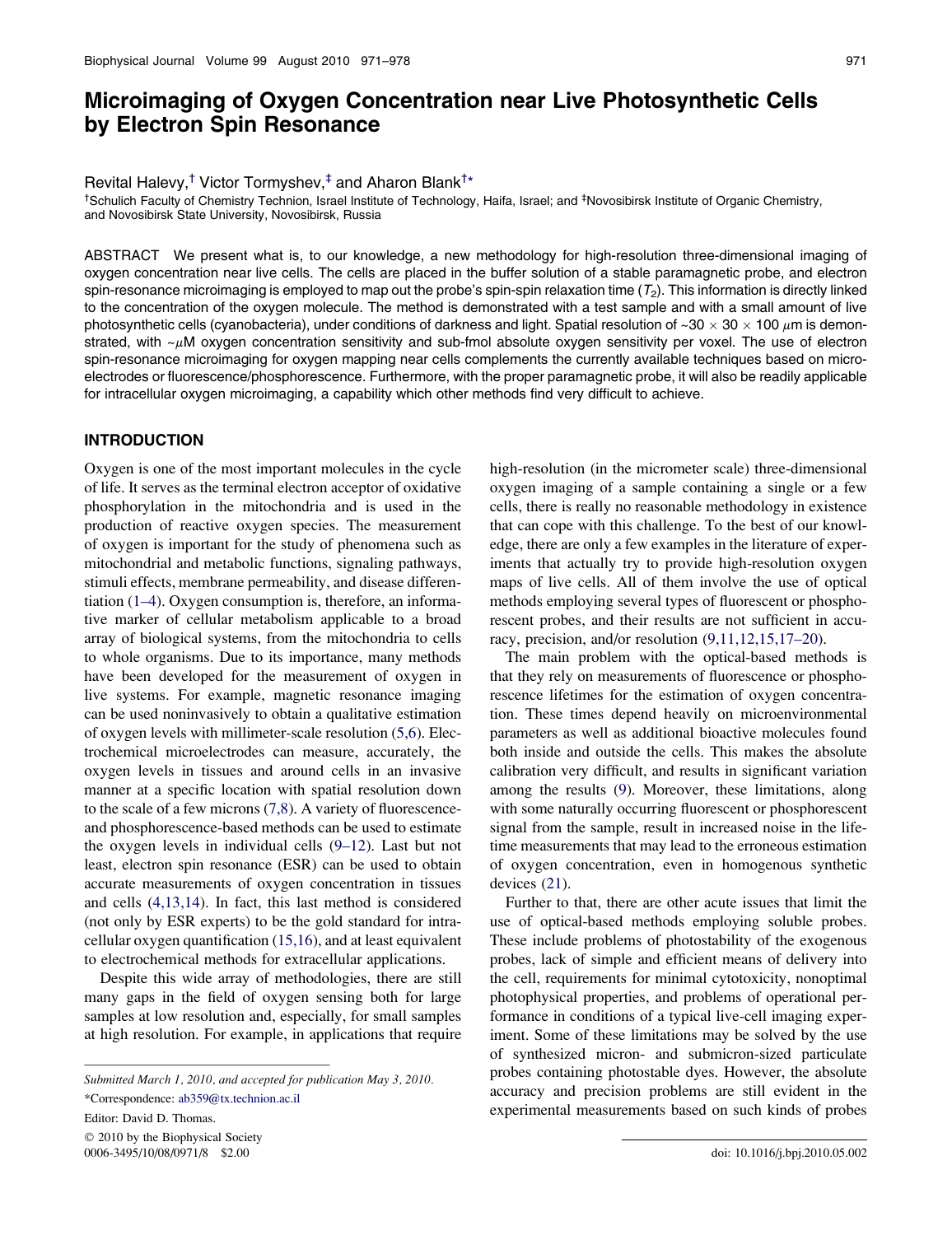<span id="page-1-0"></span>([10,12](#page-6-0)). In addition, loading via micron-size projectile delivery or endocytosis is rather inefficient and may cause irreparable damage to the cell, while random distribution of the small number of particulate sensors within the cell may give a poor representation of intracellular oxygen distribution.

As mentioned above, ESR is considered to be a gold standard in the assessment of oxygen concentration in biosystems ([16\)](#page-6-0). ESR-based methods employ a variety of exogenous paramagnetic probes (either soluble or solid nanocrystal particulates) that are added to the sample, in a manner similar to optical probes ([22\)](#page-6-0). The soluble paramagnetic oxygen molecule at concentration  $[O_2]$  interacts with the ESR paramagnetic probe that shortens its spin-spin relaxation time,  $T_2$ , according to the expression [\(23](#page-6-0))

$$
\frac{1}{T_2(C,D)} = \frac{1}{T_2^0(C,D)} + k(C,D)[O_2].
$$
 (1)

Here,  $T_2^0$  is the spin-spin relaxation time of the probe under anoxic conditions (depending on the probe's concentration,  $C$ , and its diffusion coefficient,  $D$ ), and  $k$  is a proportionality constant. In most cases the diffusion coefficient does not vary much for live samples (although, if needed, it can, in principle, be directly evaluated also by ESR [\(24,25\)](#page-7-0)), and the spin concentration is obtained during the imaging process. Therefore, this relation can be used to directly measure the oxygen concentration and thus makes ESR oxymetry a widely applicable and accurate method, mainly for in vivo applications in small animals ([4,16,26,27](#page-6-0)). It should be noted that, in principle, NMR could also be used to make direct measurements of local oxygen concentration by measuring the oxygen-sensitive  $T_1$  relaxation rate of perfluorocarbon-based exogenous probes [\(28](#page-7-0)). However, NMR is much less sensitive and thus cannot be used for microscopic applications.

ESR can measure and image oxygen concentration in live specimens very well, but up until now it has been employed mainly on relatively large samples with low (millimeterscale) image resolution. Recently, we have made substantial progress in the field of induction detection ESR microimaging (ESRM) ([29–31\)](#page-7-0). This new methodology is basically a scaled-down version of common magnetic resonance imaging systems, aiming at the observation of millimeterand submillimeter-sized samples with micron to deep submicron image resolution. Achieving such resolution requires a very high spin sensitivity of at least  $10^6 - 10^7$  electron spins, together with the capability to produce strong magnetic field gradient pulses of  $\sim$ 100 T/m for a duration of  $\sim$ 1  $\mu$ s or less ([24,31](#page-7-0)). When using solid test samples, ESRM has recently been able to achieve a spatial resolution slightly better than  $1 \mu m (31)$  $1 \mu m (31)$  $1 \mu m (31)$ .

Here we show, for the first time to our knowledge, how ESRM can be applied to the high-resolution three-dimensional imaging of oxygen concentration near live species (cyanobacteria cells). This new capability can replace the cumbersome point measurements made with oxygen electrodes currently used in these types of applications ([8\)](#page-6-0). Furthermore, in the near future, it may also be used for high-resolution intracellular oxygen mapping—a capability that other modalities find very difficult to achieve.

#### MATERIALS AND METHODS

#### Materials

The perdeuterated ''Finland'' trityl radical was synthesized at Novosibirsk using the method described in Talmon et al. [\(25](#page-7-0)). The BG-11 buffer was prepared according to the protocol detailed in Rippka et al. ([32\)](#page-7-0). The cyanobacteria used in this work are cyanobacterium Synechocystis sp. PCC 6803.

#### ESR microscopy system

The ESR microimaging system used in this work was described in detail in Blank et al. ([31\)](#page-7-0) and the referenced documents therein. In brief, it is a homemade pulsed system operating at ~17 GHz and equipped with a miniature and sensitive imaging probe. At room temperature it demonstrated spin sensitivity of  $\sim$ 3  $\times$  10<sup>6</sup> spins (for an acquisition time of  $\sim$ 1 h and samples with a linewidth of  $\sim 0.1$  G) and an image resolution slightly better than 1  $\mu$ m (for a high-spin concentration sample with ~10<sup>8</sup> spins per [1  $\mu$ m]<sup>3</sup>). For this work we have added the capability to illuminate the sample using an optical fiber 1 mm in diameter, with a measured light intensity of  $\sim$ 25 W/m<sup>2</sup>. In addition, we used a water-saturated temperature-controlled air flow into the imaging probe to maintain a constant temperature of 25C during the live-sample imaging experiments and prevent fast sample dehydration.

The experiments described here employed the pulse sequence shown in Fig. 1, which is essentially a conventional Hahn echo imaging pulse sequence, using magnetic field phase gradients in the X and Y axes and a frequency encoding gradient along the Z axis ([30,31\)](#page-7-0). With this method, the ESR echo signal of the entire sample is recorded for different sets of X and Y phase gradients, while the Z gradient is kept constant. This process results in many ESR echo signal vectors being recorded in the time domain for all given combinations of  $X$  and  $Y$  phase gradients. The acquired data can then be arranged in a three-dimensional matrix containing these time domain



FIGURE 1 Typical ESR pulse sequence used for microimaging. A simple Hahn echo with a pulse separation of  $\tau$ , two phase gradients in the X and Y axes with durations of  $\tau_{px}$  and  $\tau_{py}$ , respectively, and a constant gradient along the Z axis.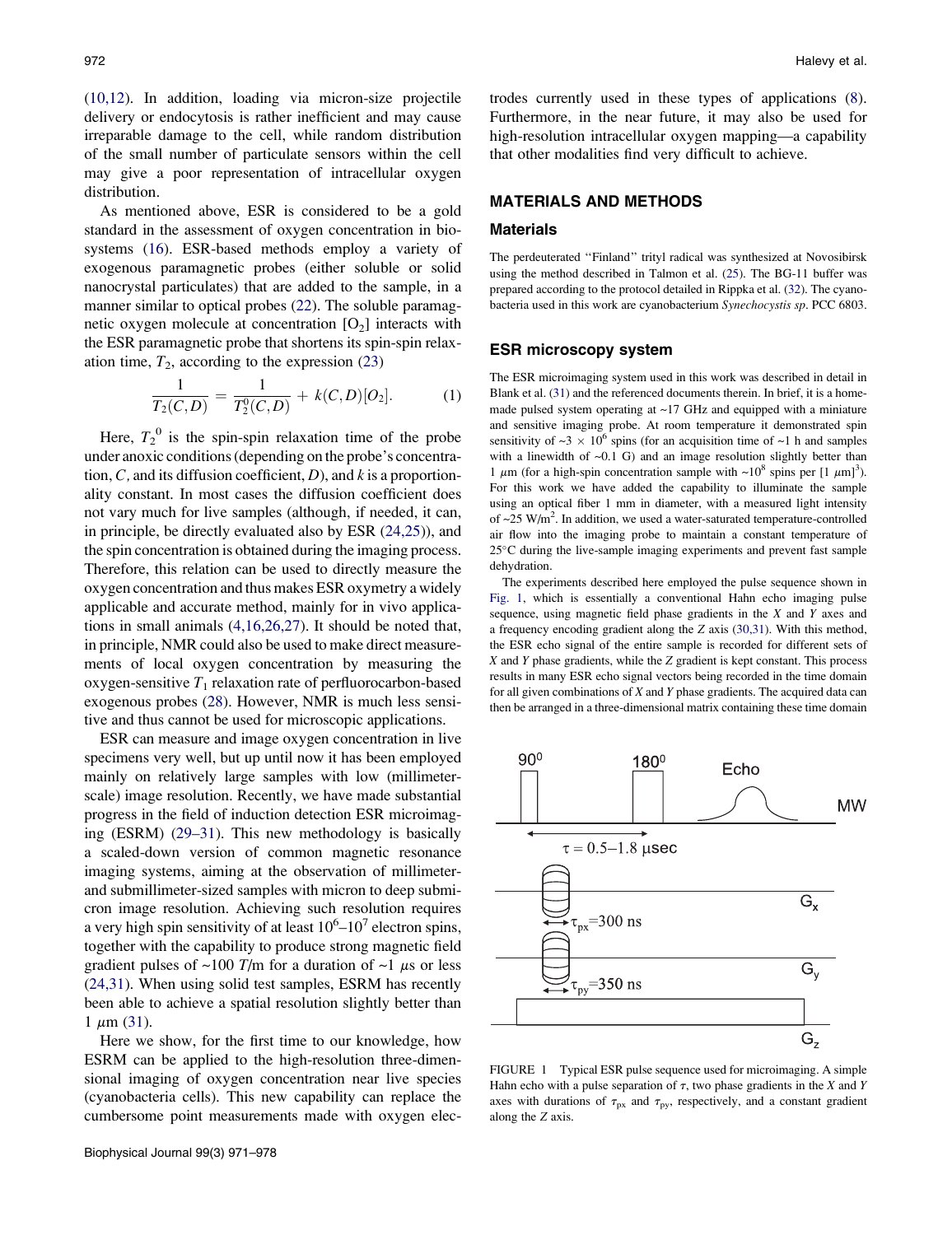<span id="page-2-0"></span>vectors for all X- and Y-phase gradient combinations. A three-dimensional Fourier transform process performed on this matrix provides the threedimensional image of the spatial distribution of the ESR signal. Hanning's window apodization is usually applied during the Fourier transform process, with no zero filling. The typical resolution for a liquid radical solution near live specimens can be  $\sim$ 10–30  $\mu$ m (depending on the imaging time, radical concentration, and required signal/noise ratio), with typical field of view of 1–2 mm in all three spatial axes. Several ESR images, collected with different interpulse delay  $\tau$  (see [Fig. 1](#page-1-0)), enable the extraction of the spatially resolved relaxation time  $T_2$ . This is carried out by analyzing the data from all images for each voxel, which analysis exhibits a decay in the signal as  $\tau$  is stepped up. This signal decay (as a function of  $\tau$ ) can be characterized for each voxel by fitting it into an exponential decay function with two parameters: voxel amplitude signal (proportional to the number of spins in each voxel) and the decay time constant  $(T_2)$  ([31](#page-7-0)). Specific experimental parameters (pulse sequence timings and delays, gradients, and imaging times) are described in the relevant paragraph of Results.

## Sample preparation

Solutions of 1 mM of trityl in water/glycerol mixtures (glycerol percentage of 20%, 35%, 50%, and 60%) were prepared and sealed in capillary glass tubes under vacuum after several freeze-pump-thaw cycles. A 3-mM solution of trityl in BG-11 buffer was also prepared and sealed in capillary tubes under vacuum in the same manner. The test sample with the trityl solution in different water/glycerol mixtures was prepared by taking the solution from the above-mentioned capillary tubes and placing it in a specially prepared glass sample holder divided into four quadrants. (Details of the photolithography process are provided in Halevy et al. ([33\)](#page-7-0).) The depth of each quadrant is  $\sim$ 100  $\mu$ m. A slight amount of paraffin oil was added to the trityl solutions in the four-quadrant sample to minimize condensation and dehydration. The entire process of test sample preparation and sealing was carried out in a glove box under Ar atmosphere.

For the preparation of the live-cells sample, a few squares of absorbent paper with a size of  $~400 \times 400 \mu m$  were inserted into an Eppendorf tube

which was then filled with 1.2 mL of the cyanobacterium suspension (concentration of 40 mg/mL). The suspension was centrifuged for 2 min at 6000 RPM. After this, the supernatant buffer was completely removed except for  $\sim 50$   $\mu$ L, which were left to avoid cyanobacteria dehydration. As a result of this process, the absorbent paper was now saturated by the cyanobacteria. A few fibers were then extracted from the paper by tweezers and were placed on the bottom of a cuplike sample holder, with 3 mM of trityl in BG-11 solution, and then sealed, leaving a small air outlet open (see Fig. 2). The trityl concentration in the sample after dilution by the wet paper is ~1.25 mM (estimated based on its signal magnitude and relaxation time). The number of cells in the test tube as a result of this procedure was estimated using a flow cytometer (LSR-II Analyzer; Becton-Dickinson, Franklin Lakes, NJ) to be ~600,000 cells. This corresponds to a dry weight mass of  $\sim 0.75 \mu$ g in our sample for typical cyanobacteria cells ([34\)](#page-7-0).

## $T_2$  measurements

The reference measurements of  $T_2$  were carried out using the samples placed in the sealed capillary tubes (described later in Oxygen Concentration Near Live Cyanobacteria) apart from the one with normal atmosphere. The tubes were inserted into the dielectric resonator in the imaging probe from the top and a Hahn echo sequence was used for  $T_2$  measurements.

# Numerical calculation of oxygen distribution in the sample holder

The numerical analysis of the expected oxygen distribution inside our sample holder with the oxygen-producing photosynthetic species was carried out with the aid of COMSOL Multiphysics (using Ver. 3.5, and the Chemical Engineering Diffusion Module; COMSOL, Burlington, MA). The dimensions of our sample holder were included in the simulation (see Fig. 2 and later, [Fig. 5](#page-5-0)) with insulating boundary conditions in all sides except for a small air outlet with atmospheric oxygen concentration boundary conditions. Other parameters used in the simulation were:



FIGURE 2 Images of the test sample. (a) Optical photo, showing the liquid sample in the four quadrants. The numbers mark the percentage of glycerol in water for each quadrant.  $(b)$  Amplitude ESR image (normalized). (c) Image of the fitted  $T_2$ . (d) Histogram of the fitted  $T_2$  values for the four different quadrants. The resolution of the ESR images is  $\sim 30 \times 30 \mu$ m.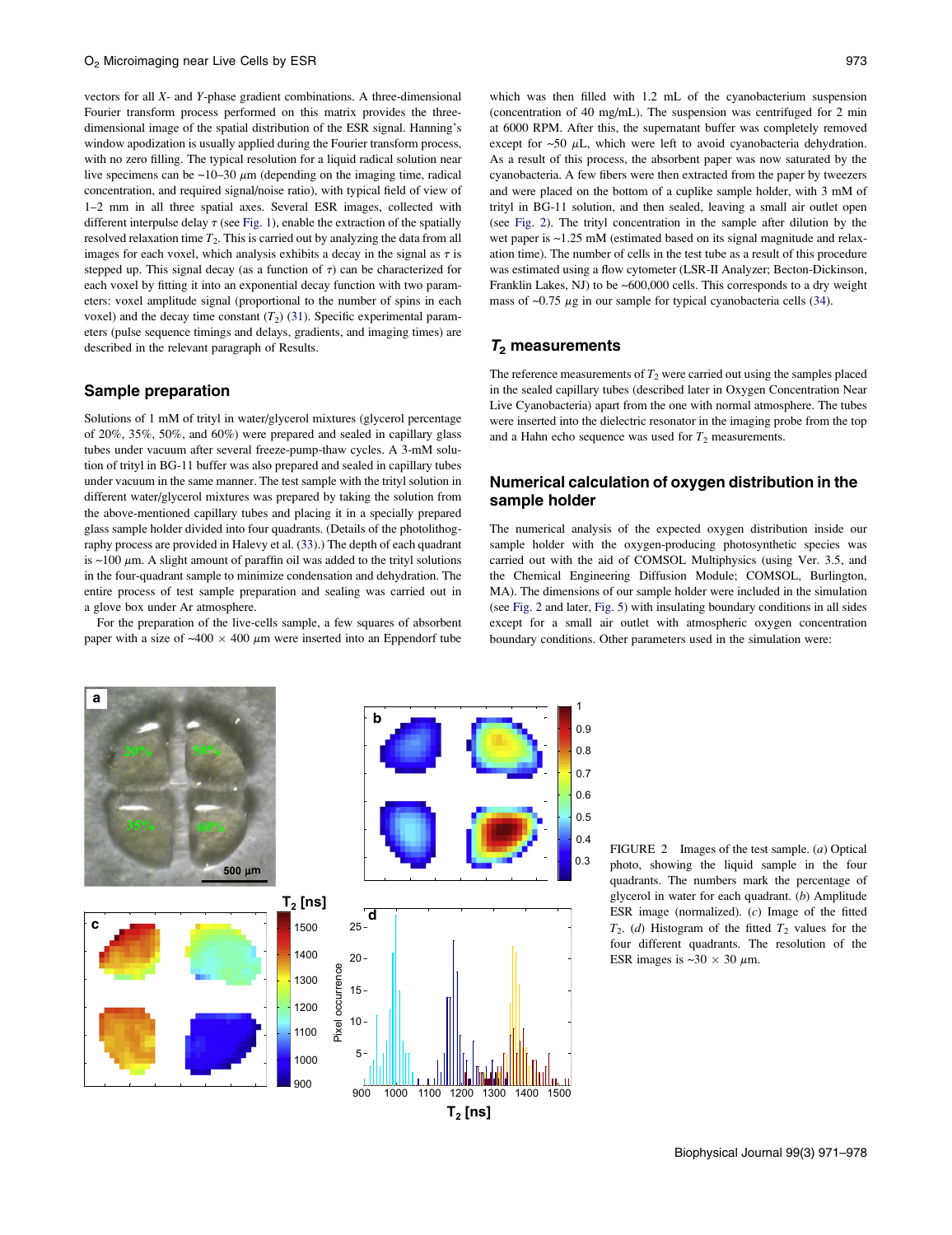Size of the O<sub>2</sub> production region:  $0.4 \times 0.4 \times 0.15$  mm (the box inside the tube in [Fig. 5\)](#page-5-0).

Diffusion constant of O<sub>2</sub> in the buffer:  $2.19 \times 10^{-5}$  m<sup>2</sup>/s.

Diffusion constant of O<sub>2</sub> in air:  $1.97 \times 10^{-9}$  m<sup>2</sup>/s.

 $O_2$  concentration in air: 9.35 mol/m<sup>3</sup>.

 $O_2$  production rate:  $0.0072$  mol $\cdot$ m<sup>-3</sup> $\cdot$ s<sup>-1</sup>.

O<sub>2</sub> concentration in the buffer under normal atmosphere:  $0.255$  mol $\cdot$ m<sup>-3</sup>.

# RESULTS

#### Test sample measurements

As noted above, the concentration of oxygen is proportional to  $1/T_2$  of the paramagnetic probe employed. Therefore, the first issue to be addressed is ESRM's capability to map, accurately,  $T_2$  values in test samples mimicking the conditions near live species (i.e., in aqueous environment). The paramagnetic probe used in this work is a water-soluble deuterated ''Finland'' trityl radical [\(25,35\)](#page-7-0). We took advantage of the fact that  $T_2$  of the trityl radical under anoxic conditions is dependent upon the solvent's viscosity [\(36,37\)](#page-7-0). Thus, a test sample was prepared with 1-mM solution of trityl in four different water/glycerol mixtures (20%, 35%, 50%, and 60% of glycerol in water), each characterized by a different viscosity ([38\)](#page-7-0) (~1.97, 3.82, 8.63, and 17.45 cP at 20 $^{\circ}$ C). The  $T_2$  values of these mixtures (under anoxic conditions; see [Materials and Methods\)](#page-1-0) were measured by our pulsed ESR system using a two-pulse Hahn echo experiment, and were found to be  $3782 \pm 80, 2158 \pm 43, 1396 \pm 16$ , and  $1013 \pm 14$  ns for the 20% up to the 60% glycerol/water solutions, respectively. After this stage, a test sample made of the four trityl solutions was prepared.

The solutions were placed in a special photolithographically prepared glass sample holder in the shape of a circle divided into four quadrants (refer to [Materials and Methods\)](#page-1-0). The sample was imaged using the imaging pulse sequence shown in [Fig. 1,](#page-1-0) but without any gradient along the Z axis (pure two-dimensional image) ([30,31](#page-7-0)). The ESR imaging results of the test sample are shown in [Fig. 2](#page-2-0). Six images with different values of delay ( $\tau = 500, 600, 800, 1000,$ 1400, and 1800 ns) between the  $90^{\circ}$  and  $180^{\circ}$  microwave pulses were acquired. The data from the six images was analyzed for each pixel to obtain a match to an exponential decay function with two parameters: pixel amplitude signal (proportional to the number of spins in each pixel) and the decay time constant  $(T_2)$  [\(31](#page-7-0)). Areas with low signal/noise ratio, located outside and in between the quadrants (i.e., with no trityl solution), were discarded (white color).

In principle, every quadrant should have exhibited a single  $T_2$  value. In practice, noise and image artifacts resulted in a distribution of  $T_2$  values, as shown in [Fig. 2](#page-2-0) d. The values of  $T_2$  obtained here (1373  $\pm$  69, 1365  $\pm$  28, 1195  $\pm$  46, and 988  $\pm$  31, for the 20% up to the 60% glycerol/water solutions, respectively) were lower than the ones measured for the sealed capillary tubes. This is due to the difficulty in preparing such sample (see [Materials and Methods](#page-1-0)) without dehydration and under complete anoxic conditions. Nevertheless, it still served its purpose of evaluating the distribution of  $T_2$  values and thus enabled an assessment of the quality of our measurements. The spread in the results is mainly due to random effects of noise, systematic errors related to slight pixel movements, and resolution changes between the images taken at different  $\tau$ -values. The wider spread of results in the low-viscosity quadrant (20%) is probably caused by the dehydration of the thin layer of solvent employed  $(-50 \mu m)$ . Based on the results of [Fig. 2](#page-2-0), one can conclude that the accuracy of  $T_2$  mapping is ~3% for the  $T_2$  values that are relevant for oxygen measurements in and near live systems (see below).

# Calibration of the  $[O_2]$  vs. 1/ $T_2$  ratio

As noted in the Introduction, it is known that for a given viscosity (i.e., given spin probe diffusion coefficient) and spin concentration values, the value of  $1/T_2$  is proportional to the concentration of oxygen. The live sample images are all taken under normal water viscosity. Thus, to translate the  $T_2$  data in the live samples' ESR microimages to oxygen concentration data, one must first find the proportionality factor between  $1/T_2$  and the oxygen concentration at a variety of radical concentration values. This is achieved by measuring the  $T_2$  values (using a Hahn echo sequence) under anoxic and normal atmospheric conditions, for a 1.25-mM trityl in BG-11 buffer solution, which was the radical concentration used during the live-samples imaging study. The measured values of  $T_2^{\text{atm}} = 468 \pm 10 \text{ ns}$  and  $T_2^{\text{0}} = 2186 \pm 20 \text{ ns}$  correspond to oxygen concentrations of  $\sim$ 255  $\mu$ M and  $\sim$ 0. The atmospheric oxygen concentration value assumed here is characteristic of a solution of  $\sim$ 1.25 mM of salt in water at  $25^{\circ}$ C ([39,40](#page-7-0)). These two values were used in our analysis of the oxygen concentration based on the  $T_2$  measurements. A simple application of Eq. 1 provided the value of  $k =$  $6.55 \times 10^{-6}$  [1/(ns  $\times \mu$ M)].

#### Oxygen concentration near live cyanobacteria

After these preliminary experiments, a set of measurements were conducted for several samples of cyanobacteria cells placed in our special glass sample holders (shown in [Fig. 3,](#page-4-0) a and b; see also [Materials and Methods\)](#page-1-0). [Fig. 3](#page-4-0) c shows a picture of one of the samples we measured. [Fig. 4](#page-4-0) presents typical results obtained for this sample by the ESRM imaging experiments, under dark and light conditions (i.e., without and with direct light illumination into the imaging probe; see [Materials and Methods\)](#page-1-0). [Table 1](#page-5-0) summa-rizes the quantitative results of [Fig. 4](#page-4-0). The amplitude and  $T_2$ data were extracted from three three-dimensional ESR images obtained by Hahn echo imaging pulse sequences with  $\tau$ -values of 500, 600, and 700 ns. The acquisition time for each image was  $\sim$ 5 min (composed of  $\lt$ 1 min for a single-scan image acquisition, and then it was repeated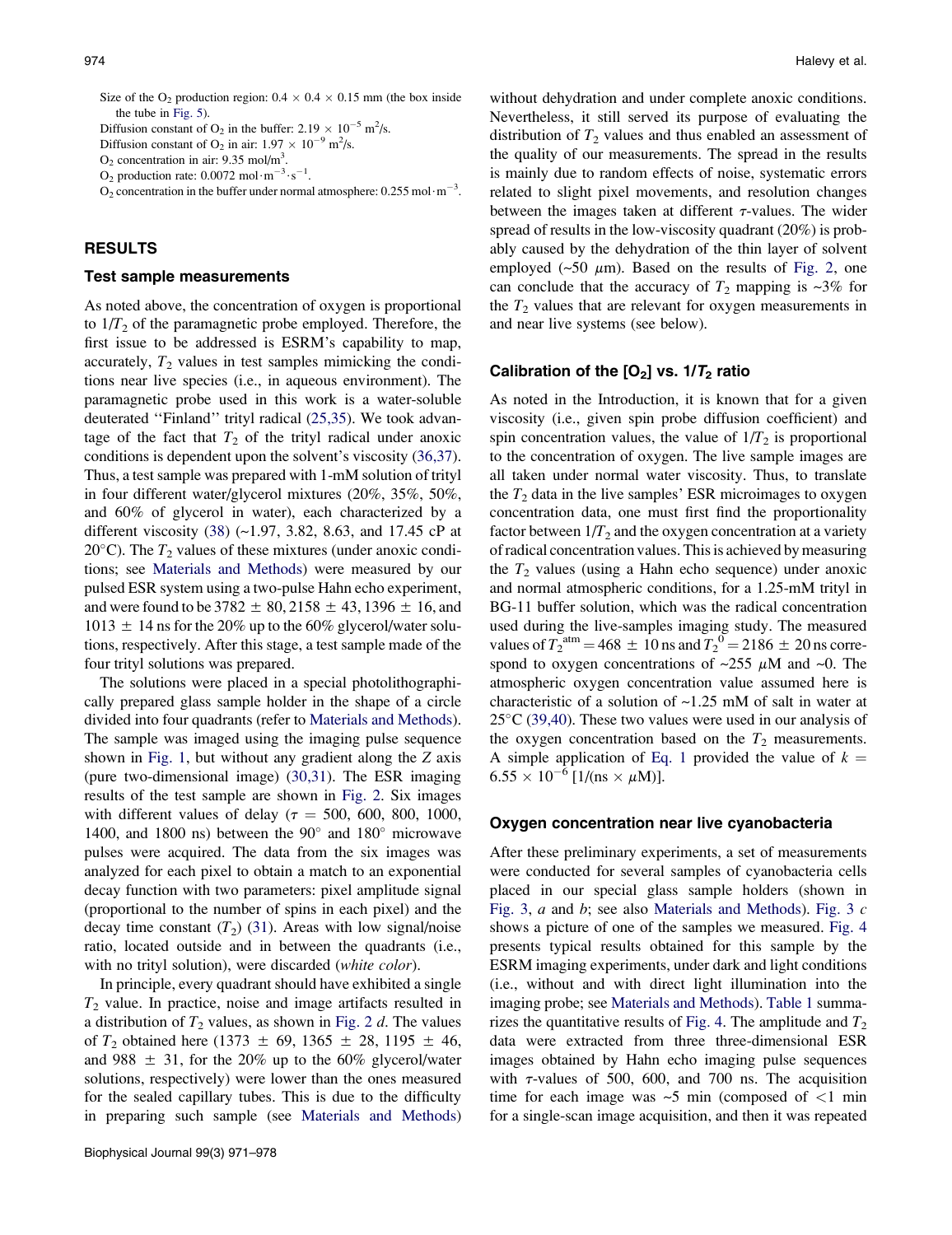<span id="page-4-0"></span>

FIGURE 3 The live cells sample of cyanobacteria in trityl solution. (a) Schematic drawing of the glass sample holder, prepared using photolithography. Typical dimensions of the sample holder are:  $a = 3.8$  mm,  $b = 250$  *um, c = 22 mm, and*  $d = 1.6$  mm. (b) Schematic drawing of the matching glass cover used to seal the sample, apart from a small air outlet. Typical dimensions for the cover are:  $e = 100 \ \mu \text{m}, f = 2 \ \text{mm}$ . (c) Optical photo of a typical sample after preparation (shown from the side). The cyanobacteria are at the bottom while the trityl solution is around and above them.

for the acquisition of six scans for signal-averaging purposes).

Referring to the imaging pulse sequence shown in [Fig. 1](#page-1-0), the  $90^{\circ}$  and  $180^{\circ}$  pulse durations were 50 and 90 ns, respectively. The pulsed gradient durations were 300 and 350 ns with peak amplitudes of 4.1 and 3  $T/m$  for the X and Y gradients, respectively. These values correspond to an image resolution of  $\sim 30 \mu m$  in the XY plane ([31\)](#page-7-0). The constant Z-gradient amplitude was 0.8 T/m, leading to a resolution of ~35  $\mu$ m (assuming a nominal  $T_2$  of 400 ns [\(31](#page-7-0))). The resolution figures were verified in our previous work with similar experimental systems, employing well-defined solid test samples ([30,31](#page-7-0)). To improve sensitivity, slices  $\sim$ 100- $\mu$ mthick in the Z dimension were considered in the analysis of the results. The results of the amplitude images (Fig. 4,  $a-c$ ) show that most of the cyanobacteria were located on the right side of the tube, leading to smaller signals from that region. The  $T_2/[O_2]$  images taken under dark conditions exhibit similar values for all three Z slices, both within the slices and from slice to slice, as expected. When the light is turned on, a significant overall reduction in  $T_2$  (i.e., increase in  $[O_2]$ ) is observed. Furthermore, a significant gradient of oxygen along the Z axis is apparent (variation of  $[O_2]$  from slice to slice), while smaller gradients and  $[O_2]$  inhomogeneities in the XY plane are also observed. As in the case of the test sample, slight changes in the images taken at different  $\tau$ -values lead to edge artifacts where the sample tube ends.

# **DISCUSSION**

The imaging results in Fig. 4 show for the first time, to our knowledge, an experimental capability to map oxygen concentrations three-dimensionally in a micrometer-scale



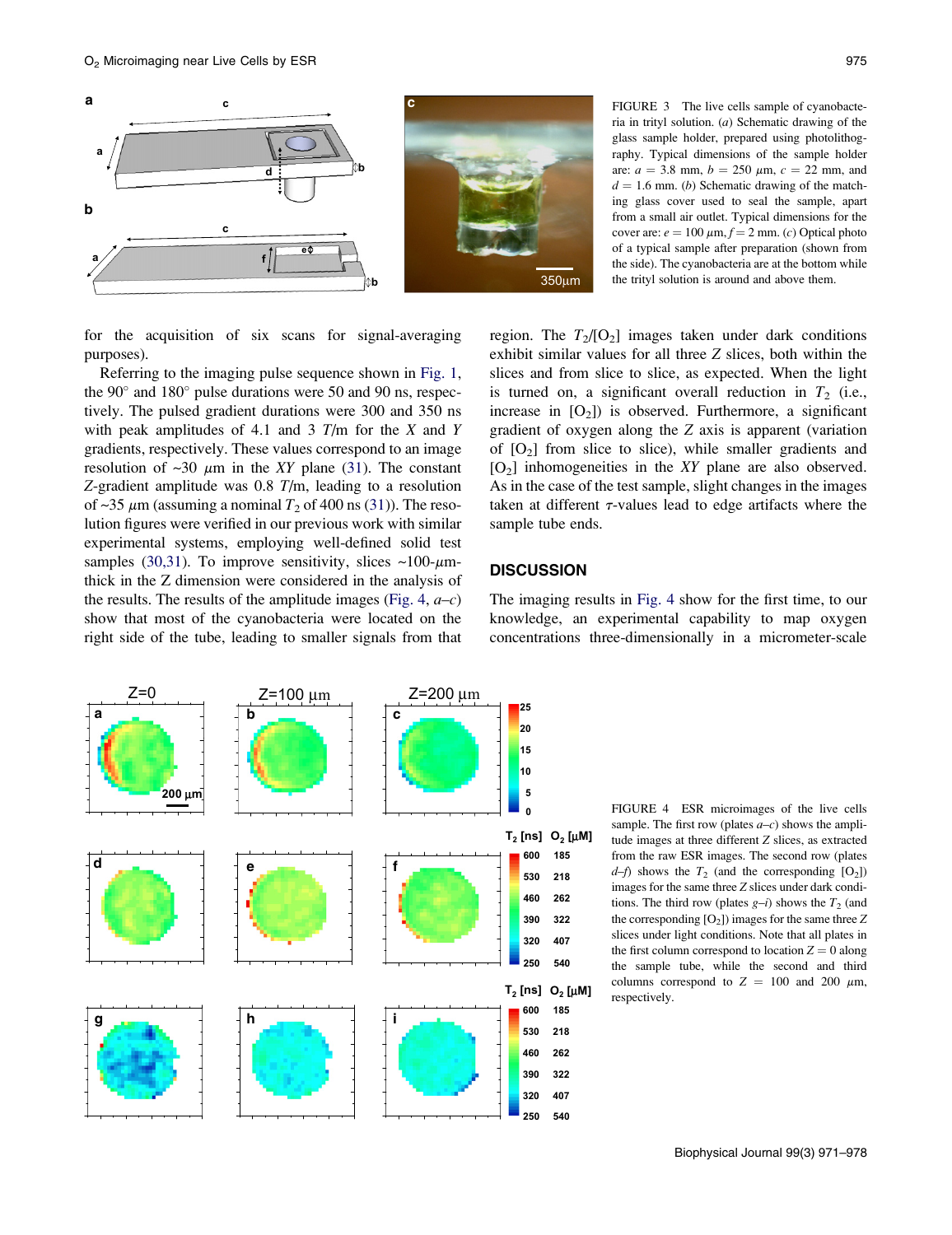<span id="page-5-0"></span>TABLE 1 Summary of the ESR microimaging results for the live-cells sample shown in [Fig. 4](#page-4-0)

| Slice position $[\mu m]$       | $T_2$ [ns]   | $O2$ [ $\mu$ M] |
|--------------------------------|--------------|-----------------|
| $Z = 0$ , 100, 200 (light off) | $470 \pm 18$ | $255 \pm 10$    |
| $Z = 0$ (light on)             | $329 + 24$   | $394 \pm 34$    |
| $Z = 100$ (light on)           | $342 + 16$   | $376 \pm 18$    |
| $Z = 200$ (light on)           | $352 + 18$   | $364 \pm 22$    |

The numbers represent the mean and standard deviation results for each slice. The data representing the dark condition has a relatively small spread, both in-plane and between slices. The data for the light condition shows pronounced differences with respect to the dark condition and also considerable gradients of  $O_2$  from slice to slice. The in-plane variations are also quite large under light conditions, especially in the lower slice where most of the cyanobacteria are located.

resolution near live cellular species. Such types of measurements can be interpreted using analytical or numerical models to evaluate the oxygen generation/consumption rate of the species under various conditions and stimuli. This can be carried out by adapting Fick's law of diffusion to the specific measurement setup in an open sample ([8\)](#page-6-0) or by simply looking at overall oxygen consumption/production with the cells placed in a small closed compartment ([41\)](#page-7-0). Our present work involved an open compartment, but can, in principle, also be used in closed spaces. An example of a calculation procedure that is relevant to the current experimental setup is given in Fig. 5. Here we show the results of a simple numerical model for calculating the oxygen concentration generated by a photosynthetic oxygen production mass (with boxlike shape) inside our sample holder (see [Materials and Methods](#page-1-0) for calculation details). The calculation is carried out with a single fitting parameter, which is the oxygen production rate, found to be  $\sim$ 38  $\mu$ g of oxygen (per  $\mu$ g of dry weight) per hour. The experimental results of [Fig. 4](#page-4-0) (summarized in Table 1) show good agreement with this theoretical analysis: The oxygen gradient values in the XY plane are rather small both in theory and in the actual experiment, while the gradient along the Z axis is much larger and readily apparent in the experimental data. Independent verification of the oxygen gradients with an oxygen microelectrode was not possible in this case, due to the use of a cover slide, which blocks the electrode's access. Still, one can compare our results to those appearing in the literature and show similar levels of variation in oxygen concentration as a function of the distance from an oxygen source in a sample open to air in a steady state [\(8](#page-6-0)) (with proper scaling of the size of the oxygen-generating source).

As for the absolute value of the oxygen production rate per dry weight, this can be compared to previous literature references that mention values of  $\sim$ 75  $\mu$ g ( $\mu$ g of dry weight)<sup>-1</sup> h<sup>-1</sup> (for the cyanobacterium *Oscillatoria agardhii* ([42\)](#page-7-0), at the given light irradiation power; see [Materials and](#page-1-0) [Methods](#page-1-0)), and ~176  $\mu$ g ( $\mu$ g of dry weight)<sup>-1</sup> h<sup>-1</sup> (for the cyanobacterium Synechocystis sp. PCC 6803 that was used in this work, at optimal conditions ([43,44](#page-7-0))). These figures are larger than the ones we obtained in our work. This is probably due to nonoptimal light irradiation and temperature conditions. Furthermore, the increased oxygen concentration in the small sample holder possibly tends to suppress the oxygen production rate. The intention of our work was mainly to show a capability to acquire high-resolution threedimensional oxygen images rather than providing exact numbers for the oxygen production rate. The limited accuracy in estimating the number of cells in the sample and the possible uneven light irradiation conditions within the sample prevent us from providing here accurate oxygen production rates per cell. However, in the future, on the basis of our current setup (and anticipating an even better setup), we feel that oxygen production/consumption rates per cell using a closed sample containing very few cells or large single cells (such as *Foraminifera*) in a partly open sample could be accurately evaluated.

The measurements performed on the four-quadrant test sample and the live species lead to the conclusion that, around atmospheric pressure, the current oxygen concentration sensitivity is at  $\sim$ 10  $\mu$ M ( $\sim$ 4% accuracy), and with the

**[**µ**mol/l]**



FIGURE 5 Numerical calculation of the oxygen concentration in our sample holder due to oxygen-producing mass located at the bottom. The results are the steady-state solution that is reached after 5 min. The  $200-\mu$ m scale arrow represents approximately the volume covered by the experimental images for the  $Z = 0$ -, 100-, and 200- $\mu$ m slices.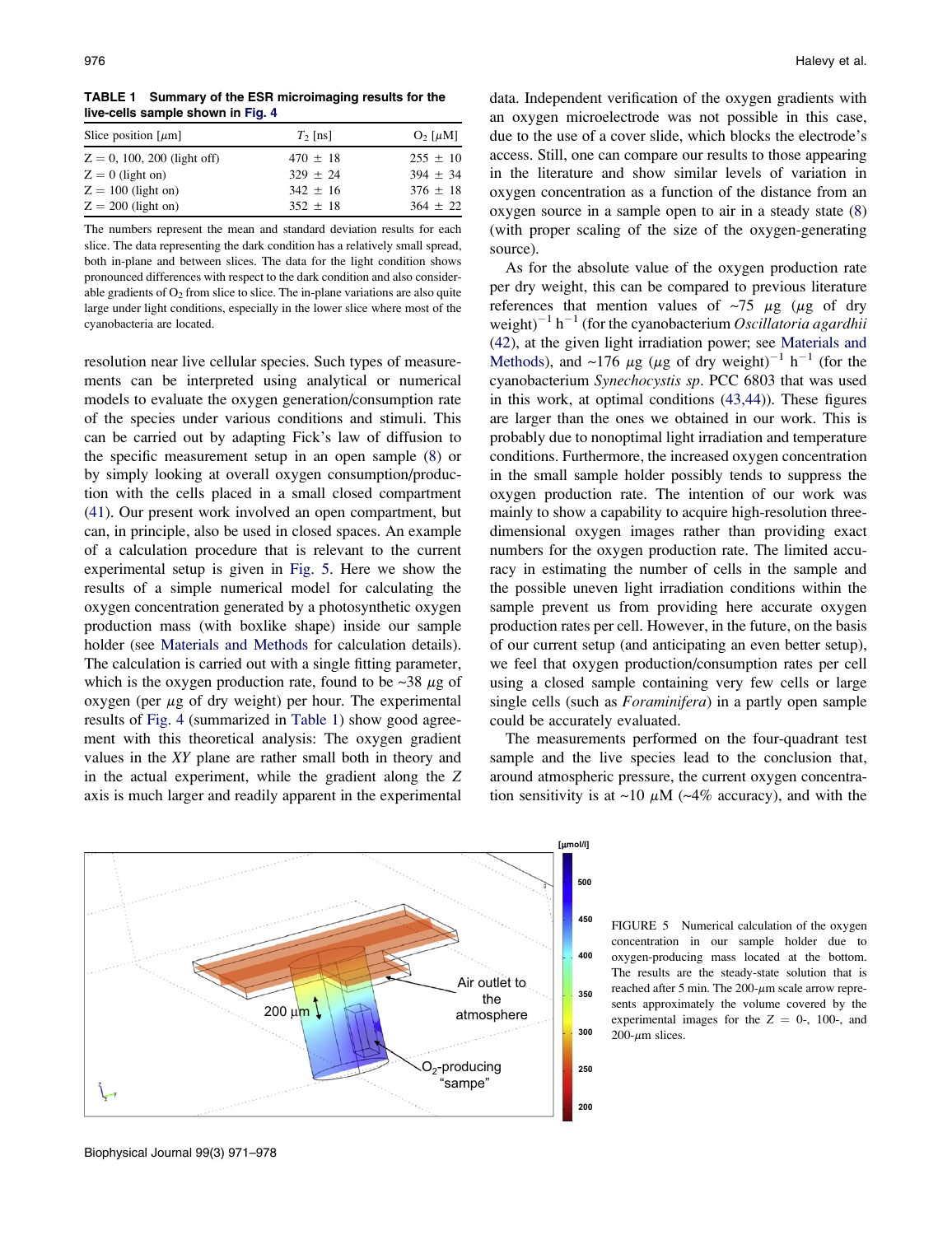<span id="page-6-0"></span>atmospheric pressure at  $\sim$ 1/10 of (i.e., typical hypoxic/intracellular conditions), the oxygen concentration sensitivity is ~3.5  $\mu$ M (~14% accuracy). These figures translate into an absolute oxygen sensitivity of ~0.9 and ~0.31 fmol in a single voxel (with a size of  $\sim 30 \times 30 \times 100 \mu$ m), under atmospheric and hypoxic conditions, respectively. The level of  $T_2$  noise, which limits oxygen concentration sensitivity as well as the resolution and imaging time, can be further improved using higher magnetic fields (e.g.,  $\sim 1.2$  T corresponding to a microwave frequency of ~35 GHz, where an imaging probe has already been constructed and tested). In this field, a smaller probe with shorter gradient pulses and higher spin sensitivity would enable a spatial resolution of  $\sim$ 5  $\mu$ m with imaging time of a few minutes (employing the trityl water soluble spin probes) ([45\)](#page-7-0). The shorter gradient pulses (~100 ns) to be used with the small probe would enable us to minimize image artifacts and reduce the minimal echo separation,  $\tau$ —thereby further improving sensitivity.

A methodological tool for the three-dimensional mapping of oxygen in the micrometer scale near live cells can be useful for many applications. For example, it can be used as part of a single-cell metabolic rate monitoring system with fmol/minute resolution, capable of observing many cells at the same time, which constitutes an important goal in life-science research [\(41](#page-7-0)).

Another example of the use of ESRM for oxygen concentration monitoring is the possible observation of oxygen gradients in complex multicellular systems such as cancer spheroids, under various stimuli and genetic manipulations ([46\)](#page-7-0) (replacing the invasive microelectrode methods). Finally, the great hope is that ESRM would enable, with the aid of intracellular probes, to map, accurately, the oxygen inside moderately-sized cells. Solid nanoscale intracellular probes are already available (22), but they are not suitable for pulsed ESRM, and we still need to wait for the appearance of solid probes with longer  $T_2$  (these are currently being developed). Further to that, esterified derivatives of the water-soluble trityl spin probe show good promise for intracellular measurements; we plan to experiment with these new materials in the future [\(47](#page-7-0)).

We thank Prof. Noam Adir and Faris Salame from the Schulich Faculty of Chemistry at the Technion for their help regarding the supply and handling of the cyanobacteria. The help and support of Svetlana Yoffis from the Technion Micro-Nano Fabrication Unit is also greatly appreciated.

This work was partially supported by grant No. 213/09 from the Israeli Science Foundation, grant No. 2005258 from the Binational Science Foundation, grant No. 201665 from the European Research Council, and the Russell Berrie Nanotechnology Institute.

### **REFERENCES**

1. Xi, Q., S. Y. Cheranov, and J. H. Jaggar. 2005. Mitochondria-derived reactive oxygen species dilate cerebral arteries by activating  $Ca<sup>2</sup>$ sparks. Circ. Res. 97:354–362.

- 2. Simpkins, C., S. Balderman, and E. Mensah. 1998. Mitochondrial oxygen consumption is synergistically inhibited by metallothionein and calcium. J. Surg. Res. 80:16–21.
- 3. Swartz, H. M. 2004. Using EPR to measure a critical but often unmeasured component of oxidative damage. Oxygen. Antioxid. Redox Signal. 6:677–686.
- 4. Swartz, H. M., N. Khan, ., T. Walczak. 2004. Clinical applications of EPR: overview and perspectives. NMR Biomed. 17:335–351.
- 5. Mancini, D. M., J. R. Wilson, ., J. S. Leigh. 1994. In vivo magnetic resonance spectroscopy measurement of deoxymyoglobin during exercise in patients with heart failure. Demonstration of abnormal muscle metabolism despite adequate oxygenation. Circulation. 90:500–508.
- 6. Prasad, P. V., R. R. Edelman, and F. H. Epstein. 1996. Noninvasive evaluation of intrarenal oxygenation with BOLD MRI. Circulation. 94:3271–3275.
- 7. Evans, S. M., K. D. Judy, ..., C. J. Koch. 2004. Comparative measurements of hypoxia in human brain tumors using needle electrodes and EF5 binding. Cancer Res. 64:1886–1892.
- 8. Land, S. C., D. M. Porterfield, ..., P. J. Smith. 1999. The self-referencing oxygen-selective microelectrode: detection of transmembrane oxygen flux from single cells. J. Exp. Biol. 202:211–218.
- 9. Zhong, W., P. Urayama, and M. A. Mycek. 2003. Imaging fluorescence lifetime modulation of a ruthenium-based dye in living cells: the potential for oxygen sensing. J. Phys. D. 36:1689–1695.
- 10. Koo, Y. E. L., Y. F. Cao, ., M. A. Philbert. 2004. Real-time measurements of dissolved oxygen inside live cells by organically modified silicate fluorescent nanosensors. Anal. Chem. 76:2498–2505.
- 11. Zhang, G. Q., G. M. Palmer, ., C. L. Fraser. 2009. A dual-emissivematerials design concept enables tumor hypoxia imaging. Nat. Mater. 8:747–751.
- 12. Finikova, O. S., A. Y. Lebedev, ., S. A. Vinogradov. 2008. Oxygen microscopy by two-photon-excited phosphorescence. ChemPhysChem. 9:1673–1679.
- 13. Liu, K. J., P. Gast, ., H. M. Swartz. 1993. Lithium phthalocyanine: a probe for electron paramagnetic resonance oximetry in viable biological systems. Proc. Natl. Acad. Sci. USA. 90:5438–5442.
- 14. Pandian, R. P., and P. Kuppusamy. 2004. Lithiated phthalocyanines: a new class of crystalline paramagnetic probes for targeted cellular oximetry and imaging by EPR spectroscopy. Biophys. J. 86:191a.
- 15. Sud, D., and M. A. Mycek. 2009. Calibration and validation of an optical sensor for intracellular oxygen measurements. J. Biomed. Opt. 14:020506.
- 16. Swartz, H. M. 2002. Measuring real levels of oxygen in vivo: opportunities and challenges. Biochem. Soc. Trans. 30:248–252.
- 17. Kuhl, M., G. Holst, ., P. J. Ralph. 2008. Imaging of oxygen dynamics within the endolithic algal community of the massive coral Porites lobata. J. Phycol. 44:541–550.
- 18. Dunphy, I., S. A. Vinogradov, and D. F. Wilson. 2002. Oxyphor R2 and G2: phosphors for measuring oxygen by oxygen-dependent quenching of phosphorescence. Anal. Biochem. 310:191–198.
- 19. Gerritsen, H. C., and C. J. de Grauw. 2000. Fluorescence lifetime imaging of oxygen in dental biofilm. SPIE Proc. 4164:70–78.
- 20. Takahashi, E., K. Sato, ., K. Doi. 1998. Direct observation of radial intracellular  $PO^{-2}$  gradients in a single cardiomyocyte of the rat. Am. J. Physiol. Heart Circ. Physiol. 44:H225–H233.
- 21. Sud, D., G. Mehta, ..., M. A. Mycek. 2006. Optical imaging in microfluidic bioreactors enables oxygen monitoring for continuous cell culture. J. Biomed. Opt. 11:050504.
- 22. Kutala, V. K., N. L. Parinandi, ..., P. Kuppusamy. 2004. Simultaneous measurement of oxygenation in intracellular and extracellular compartments of lung microvascular endothelial cells. Antioxid. Redox Signal. 6:597–603.
- 23. Zweier, J. L., and P. Kuppusamy. 1994. In vivo EPR spectroscopy of free radicals in the heart. Environ. Health Perspect. 102 (Suppl 10): 45–51.